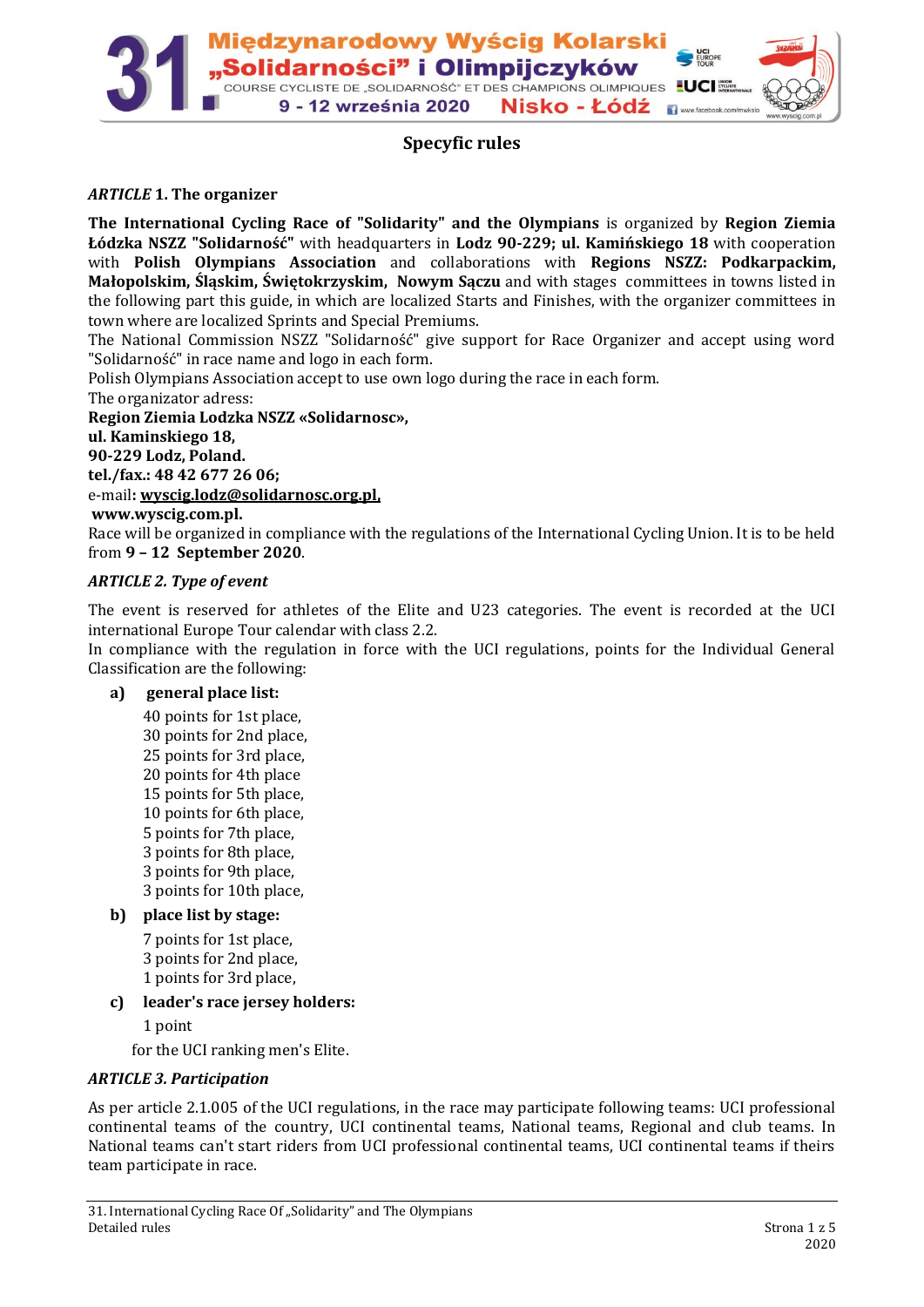According to article 2.2.003 of the UCI Regulations the maximum number of riders per team shall be set between **6** and **4** riders.

## *ARTICLE 4. Race Headquarter*

The Race Office will be open on **September 8, 2020** from **3 pm** to **9 pm** at the hotel:

**DWÓR "OSTOIA" 38-480 Rymanów, Klimkówka ul. Zdrojowa 1 phone (13) 435 65 99**

**The accreditation of teams**, confirmation of participation and receiving starting numbers by licensed team representatives will take place on **September 8, 2020** from **4 pm** to **9 pm** in the Race Office. **The Technical Conference** with the Sport Directors, referred to in article 1.2.087 of the UCI regulations, in the presence of the referee team, will take place on **September 8, 2020** at **7 pm** in the hotel:

> **DWÓR "OSTOIA" 38-480 Rymanów, Klimkówka ul. Zdrojowa 1 phone (13) 435 65 99**

### *ARTICLE 5. RACE - RADIO*

Race information will be broadcast by Race Radio. Race Radio will be available on the FM frequency of **82,1250 Mhz.**

Radio equipment for teams will be allocated on **September 8, 2020** from **4 pm** in front of the hotel.

### *ARTICLE 6. Neutral Technical Support*

The neutral support is taken care of by means of three vehicles. In race will be participate sag wagon, too.

### *ARTICLE 7. Time limits*

1. The time limit for all stages will amount to 8%.

According to the article 2.6.032 UCI Regulations the time limit may be increased after having sought the advice by the Panel of Commissaries with the The Organizer.

### *ARTICLE 8. Incidents during the last 3 km*

The article 2.6.027 of the UCI Regulations, incidents during the last 3 km of the race will apply on all stages.

### *ARTICLE 9. Classifications*

The following classifications will be issued:

### **a) Individual General Classification by Time**

According with articles 2.6.014 and 2.6.015 UCI Regulations Individual General Classification by Time is made out by the times as recorded by the timekeeper-commissaires on each stages by each competitor with bonuses and penalties.

The time will be recorded on finish line on each stage.

Where two or more riders make the same time in **Individual General Classification by Time**, the placing obtained in each stage shall be added. If the result is still tied the place obtained in the last stage ridden shall be taken into consideration.

The leader of this classification shall be required to wear the **YELLOW** JERSEY.

## **b) General Classification by Points**

This classification will be determined by adding points for place gained on finish line of the 5 stages and in the each Sprint and Special Premium.

The each arrival (the finish line) the following points shall be attributed:

### **10, 8, 6, 5, 4, 3, 2 i 1 point for first 8** classified **raiders.**

For the first 3 places on each Sprint and Special Premiums on each stage will assign following points**: 3, 2 and 1 point for first 3** classified riders.

According with article 2.6.016 UCI Regulations the following criteria shall be applied in order until the riders are separated: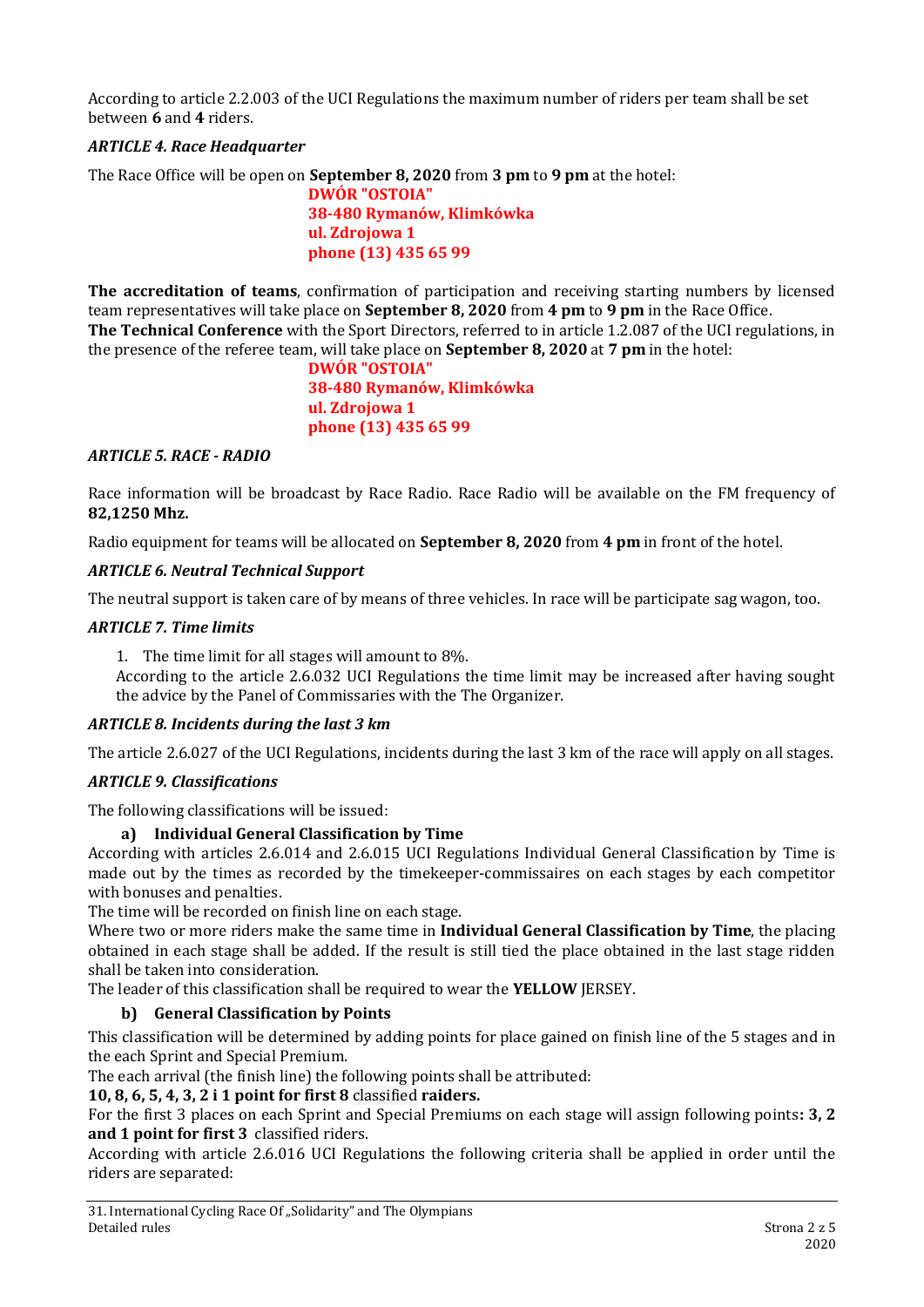- 1. Number of stage wins.
- 2. Number of wins in Sprints and Special Premiums.
- 3. Highest place in the Individual General Classification by Time.

Rider receive the prize in the final **General Classification by Points** if he have to complete the entire race within regulatory time.

The leader of this classification shall be required to wear the **WHITE** JERSEY**.**

**Note:** Points in the final General Classification by Points will assign on: Sprints, Special Premiums and finish line. For place on Special Premiums wouldn't assign temporary bonuses.

#### **c) General Climber's Classification**

General Climber's Classification will be based on 10 mountain primes.

- For places on mountain primes on the stage, the following points will be allocated:

1 place – 5 pts

2 place – 3 pts

- 3 place 2 pts
- 4 place 1 pts

General Climber's Classification is calculated on the sum basis on the sum of the points gained on every climbs.

The leader of this classification shall be required to wear the jersey received from the organizers.

In accordance with article 2.6.017 UCI Regulations, in the event of a tie in the **General Climber's Classification**, the following criteria shall be applied until the riders are separated:

1. Number of first places on climbs.

2. Highest place in Individual General Classification by Time.

Rider receive the prize in the final **General Climber's Classification** if he have to complete the entire race within regulatory time.

The leader of this classification shall be required to wear the **GREEN JERSEY.**

#### **d) General Young Rider Classification**

In this classification carried out according to the rules of Individual General Classification by Time on time only riders born on or after 1 January **1998** may take part.

The leader of this classification shall be required to wear the **BLUE JERSEY**.

### **e) General Team Classification**

According with article 2.6.016 UCI Regulations General Team Classification for the day is calculated on the basis of the sum of three best individual times from each team. In the event of a tie, the times shall be separated by the sum of the places acquired by the three best placed riders on the stage. If the teams are still tied, they shall be separated by the placing of their best rider in the currently stage classification.

The **General Team Classification** is calculated on basis of the sum of the three best individual times from each team in each stage ridden. If the event of a tie the following criteria shall be applied until the team are separated:

1. Number of the places in the daily team classification.

2. Number of second places in the daily team classification, etc.

If there is still tie, the team shall be separated by the higher place of their best rider in the Individual General Classification by Time.

Any team with fewer than three cyclist will be eliminated from the general classification.

### **f) Order of Classifications**

The priority of classification jersey is as follows:

- 1. Individual General Classification by Time
- 2. General Classification by Points
- 3. General climber's classification
- 4. General Young Rider Classification

### *ARTICLE 10. Bonuses*

Bonuses, applied only in the Individual General Classification by Time and General Young Rider Classification, are attributed for first three riders on the finish line each stages and Sprint: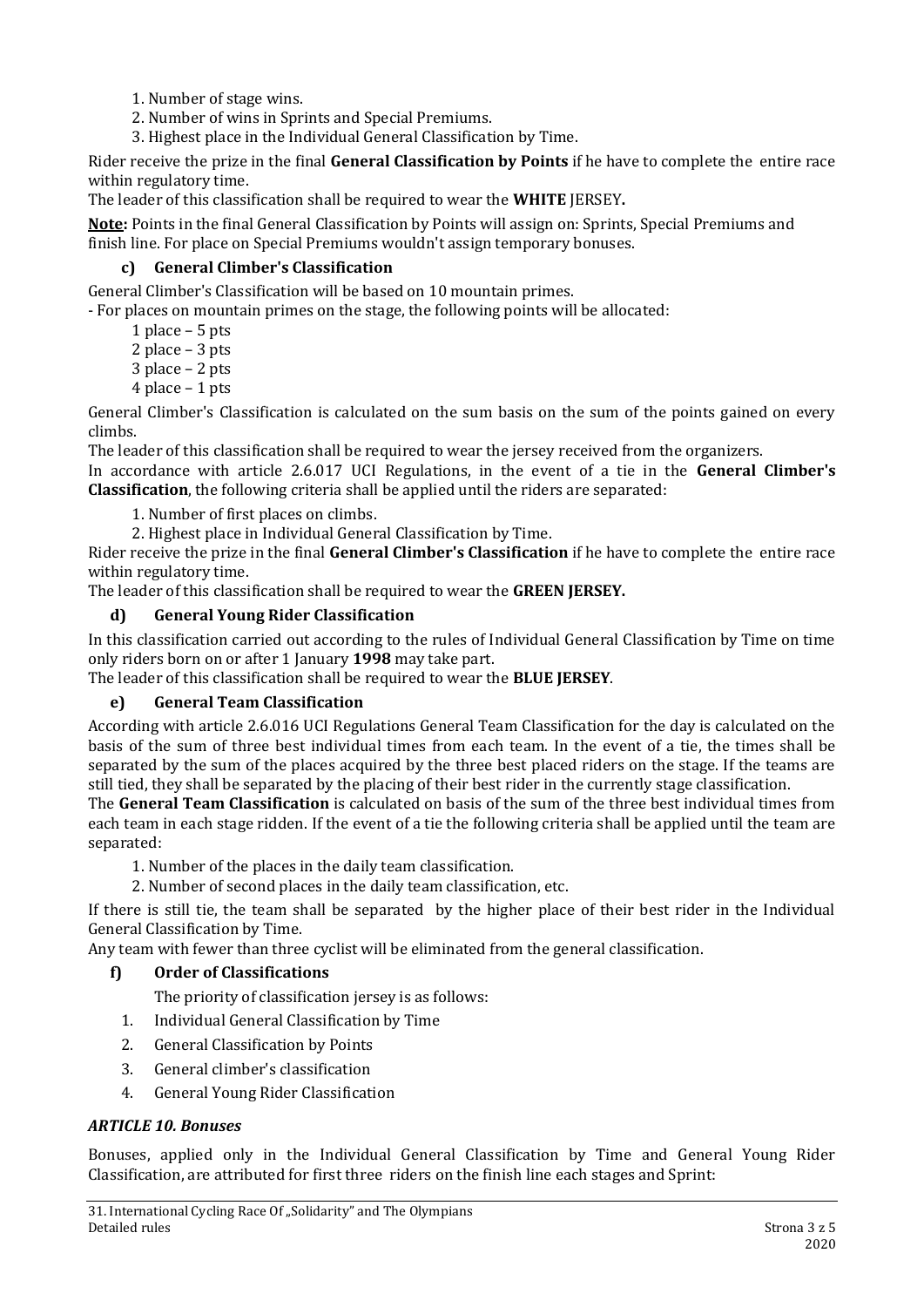– on the finishes stages are awarded to the 3 first classified riders respectively 10'', 6'' and 4''.

– on each Sprint are awarded to the first 3 classified riders respectively 3'', 2'' and 1''.

## *ARTICLE 11. Antidoping*

Antidoping control will be carried out with accordance the UCI Antidoping Regulations. Place antidoping tests will be included in the another communication.

## *ARTICLE 12. Official Awards ceremony*

During each stage will be carry out two Official Awards Ceremony:

- on each start (without first stage) General Team Classification

- on each finish other individual classifications (without last stage when will be carry out decoration all classifications)

In accordance with article 1.2.112 of the UCI regulations, the following riders must every day attend the official awards ceremony on finish:

1. The first 3 on the stage.

2. The leaders of the following individuals classifications:

Individual General Classification by Time

General Classification by Points

general climber's classification

General Young Rider Classification

General Jubilee Classification

(if rider is leader few classification only he come on award ceremony).

The riders will present themselves at the podium in a time limit of **maximum 5 minutes** after crossing the finish line.

At the finish of the final stage to the above riders the following riders must also presents themselves:

- 1. The first 3 of the stage.
- 2. The first 3 of the Individual General Classification by Time.
- 3. The leaders of the following secondary classifications:

General Classification by Points

general climber's classification

General Young Rider Classification

General Team Classification.

During each Official Awards Ceremony leaders in each classification will decorate special jersey which must give it back to the organizers. If rider is leader only one classification he take to own receives proper jersey and he shall attend in it on suitable stage, official awards ceremony, at interview and at press conference.

If rider is leading more than one classification he is obligated wear jersey of the higher classification and only it he take from the organizer.

Subsequent classification jersey will then be awarded to the next best-placed rider in this classification. 10 minutes before start to each stage (without first stage) must be decoration on the podium the best team in General Team Classification and they Sport Director and will be present leaders all individual classification also.

### *ARTICLE 13. Penalties*

The UCI penalty scale is the only one applicable.

### *ARTICLE 14. Public order and safety in the race*

- 1. During the race, traffic will be limited in the race's area at the each stage. It means on coming traffic from the opposite direction and the crossing traffic will both be closed before the lead group and main group will pass. 10 minutes after the passing of the main group both traffics will be opened and late riders will ride with normal traffic.
- 2. The last kilometers of stage except stage will be on laps and the traffic will be closed for the other road's users. The start of stages after start will be on laps and the traffic will be closed for the other road's users. Due to the circular route through the built-up area, competitors must consider the possibility of being on the route of other road users and applying traffic regulations in such cases.